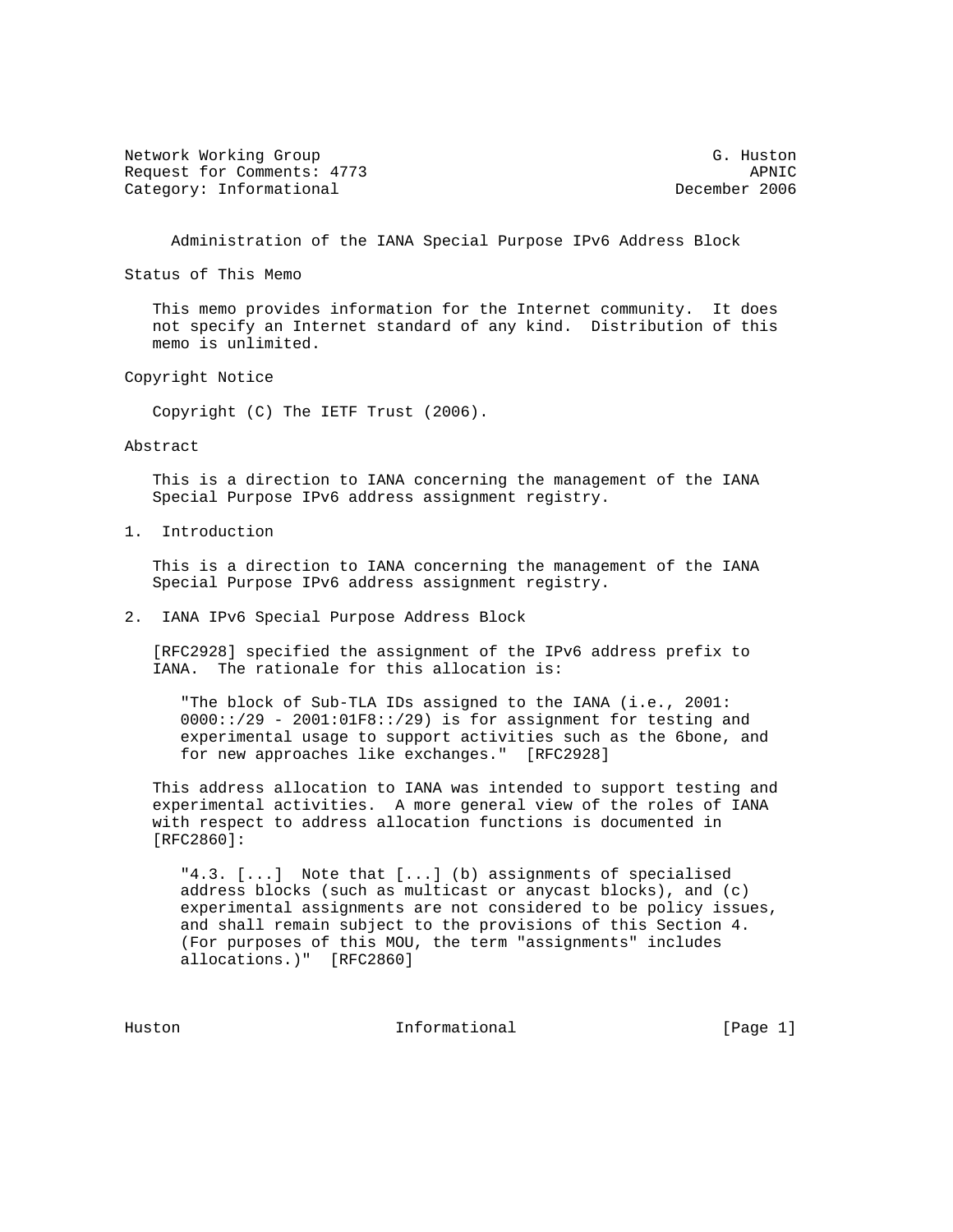The reference to section 4 here is to the general technical work for the IANA:

 "4.1. The IANA will assign and register Internet protocol parameters only as directed by the criteria and procedures specified in RFCs, including Proposed, Draft, and full Internet Standards and Best Current Practice documents, and any other RFC that calls for IANA assignment." [RFC2860]

 This document directs IANA to undertake designation of special purpose address blocks within the purview of direct assignments by the IANA under the terms of the assignment criteria specified in RFC 2928.

 This document directs IANA to open a Special Purpose IPv6 address registry for the management of these IANA-designated address blocks. Special Purpose registrations to be made from this registry include addresses for experimental purposes, as described in [RFC2928], and other special purpose cases, as documented in IESG-reviewed published RFCs, according to the provisions described in section 4.1 of [RFC2860].

3. IANA Considerations

 IANA maintains an "IANA IPv6 Address Special Purpose Registry". The registry records current IANA address designations from the IANA managed Special Purpose IPv6 address pool.

 This recommendation concerns the management of the address pool assigned by the IETF to the IANA in July 1999 by [RFC2928], namely 2001:0000::/23. Following the policies outlined in [RFC2434], further assignments of address space to IANA for subsequent designation of address prefixes for the purposes listed here shall be undertaken only through an IETF Consensus action. Such directions for assignments of address space to augment the IANA-managed special purpose address pool should, in the general course of events, be consistent with prevailing IANA IPv6 address management policies [IPv6-Policies].

 IANA may undertake IPv6 address designations in support of special purposes as requested in "IANA Considerations" sections in IESG reviewed RFCs, where an address is requested with an intended use of the designated address block for the purpose of testing or experimental usage activities initiated by IETF, or for specialised use of the address block in a context (e.g., anycast) associated with an Internet Standards track protocol.

Huston **Informational Informational** [Page 2]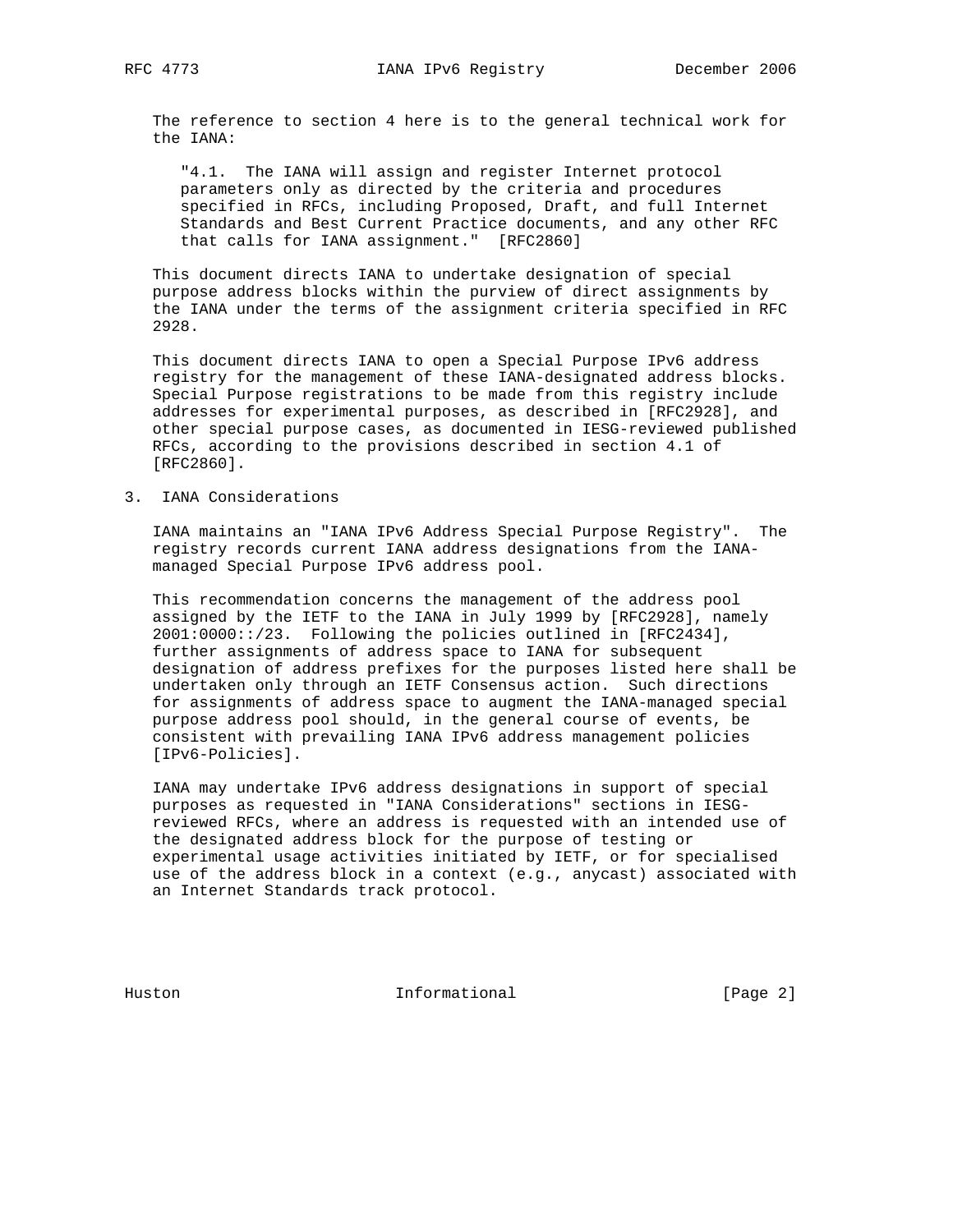The IANA IPv6 Special Purpose Address Registry records, for all current address designations undertaken by IANA:

- 1. The designated address prefix.
- 2. The RFC that called for the IANA address designation.
- 3. The date the designation was made.
- 4. The date the use designation is to be terminated (if specified as a limited-use designation).
- 5. The nature of the purpose of the designated address (e.g., unicast experiment or protocol service anycast).
- 6. For experimental unicast applications and otherwise as appropriate, the registry will also identify the entity and related contact details to whom the address designation has been made.
- 7. The registry will also note, for each designation, the intended routing scope of the address, indicating whether the address is intended to be routable only in scoped, local, or private contexts, or whether the address prefix is intended to be routed globally.
- 8. The date in the IANA registry is the date of the IANA action, i.e., the day IANA records the allocation.

 The IANA registry notes, as a general comment, that address prefixes listed in the Special Purpose Address Registry are not guaranteed routability in any particular local or global context.

 IANA will not maintain further sub-registries for any special purpose address block designated according to this direction.

4. Security Considerations

 Security of the Internet's routing system relies on the ability to authenticate an assertion of unique control of an address block. Measures to authenticate such assertions rely on validation that the address block forms part of an existing allocated address block, and that there is a trustable and unique reference in the IANA address registries.

 The proposed registry is intended to provide an authoritative source of information regarding the currency and intended purpose of special use IPv6 address blocks that are designated from the IANA-

Huston Informational [Page 3]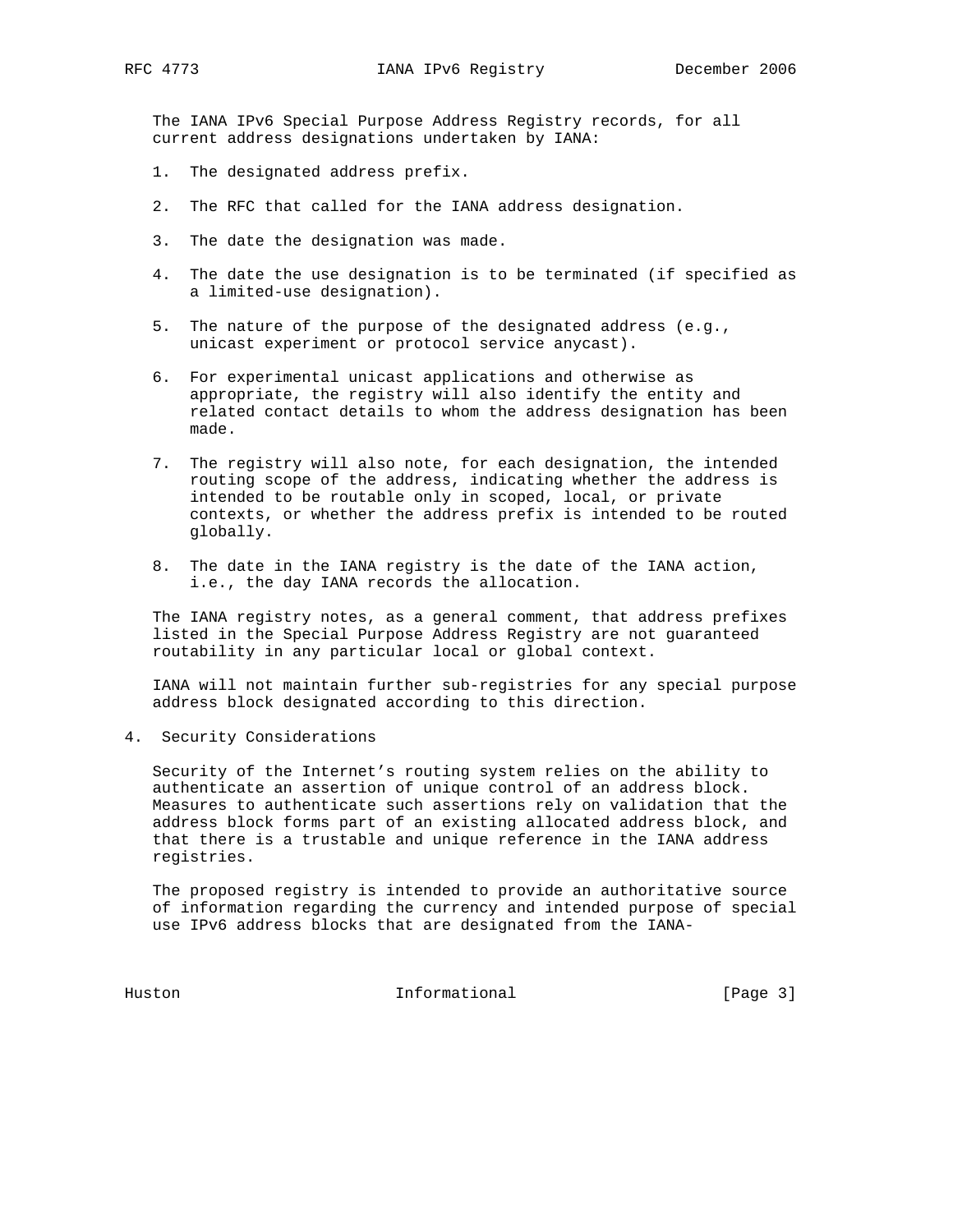administered Special Use registry. This is a small step towards the creation of a comprehensive registry framework that can be used as a trust point for commencing a chain of address validation. Consideration should be given to IANA registry publication formats that are machine parseable, and also the use of file signatures and associated certificate mechanisms to allow applications to confirm that the registry contents are current, and that they have been published by the IANA.

5. Acknowledgements

 The document was prepared with the assistance of Leslie Daigle, Brian Haberman, Bob Hinden, David Kessens, Kurt Lindqvist, Thomas Narten, and Paul Wilson.

6. Informative References

 [IPv6-Policies] IANA, "IPv6 Allocation and Assignment Policy", June 2002.

- [RFC2434] Narten, T. and H. Alvestrand, "Guidelines for Writing an IANA Considerations Section in RFCs", BCP 26, RFC 2434, October 1998.
- [RFC2860] Carpenter, B., Baker, F., and M. Roberts, "Memorandum of Understanding Concerning the Technical Work of the Internet Assigned Numbers Authority", RFC 2860, June 2000.
- [RFC2928] Hinden, R., Deering, S., Fink, R., and T. Hain, "Initial IPv6 Sub-TLA ID Assignments", RFC 2928, September 2000.

Author's Address

 Geoff Huston Asia Pacific Network Information Centre

 EMail: gih@apnic.net URI: http://www.apnic.net

Huston **Informational Informational** [Page 4]